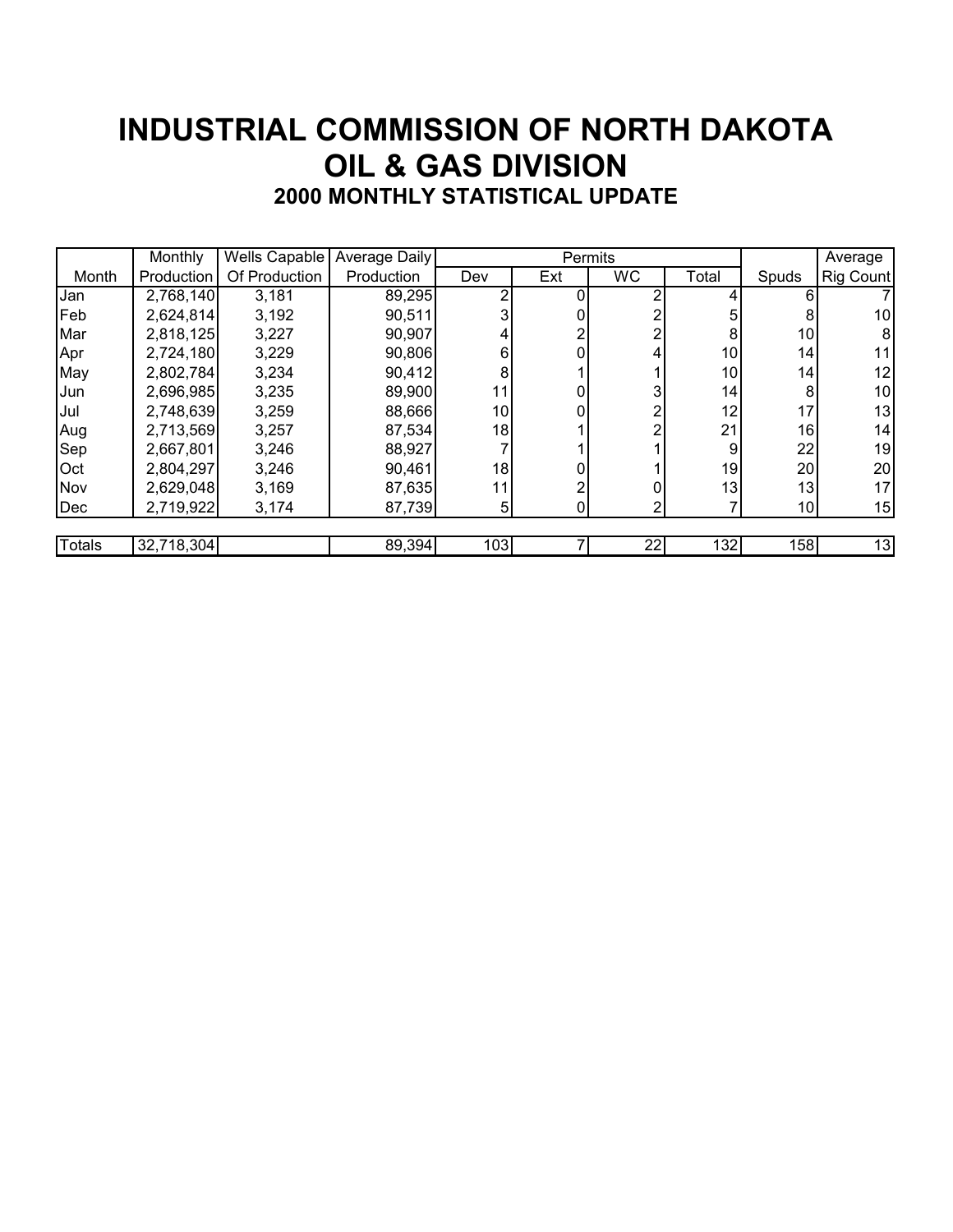## **STATE OF NORTH DAKOTA**

|       | Total | Total      | Development |     | Wildcat |                | Extension |          |             | Re-Entry |     |       |
|-------|-------|------------|-------------|-----|---------|----------------|-----------|----------|-------------|----------|-----|-------|
| Month | Wells | Productive | Prod.       | Dry | Prod.   | Dry            | Prod.     | Dry      | Recompleted | Prod.    | Dry | Other |
| Jan   | 9     | 8          | 8           |     |         |                | 0         |          | 5           |          | 0   |       |
| Feb   | 8     | 5          | 3           |     |         |                |           |          |             |          |     | 0     |
| Mar   | 7     | 3          | 3           |     | O       |                | 0         |          |             |          |     | 01    |
| Apr   | 5     |            |             |     |         |                | U         | $\Omega$ |             |          |     | 0     |
| May   | 9     | 6          | 4           |     |         | 2              |           |          |             | 6        |     | 0     |
| Jun   | 9     | 6          | 5           | 0   |         | 2              |           |          |             |          |     |       |
| Jul   | 6     | 4          | 4           |     |         | $\overline{2}$ | 0         |          |             |          |     | 0     |
| Aug   |       | 4          | 4           |     |         | $\overline{2}$ | 0         |          |             |          |     |       |
| Sep   | 9     | 9          |             |     |         | $\Omega$       | 0         |          |             |          |     | 01    |
| Oct   | 15    | 13         | 13          |     |         |                | 0         |          |             |          |     | 01    |
| Nov   | 11    | 10         | 8           |     |         |                |           |          |             |          |     | 0     |
| Dec   | 6     | 6          | 6           |     | 0       | ŋ              | 0         | N        | n           |          | 0   | 0     |
|       |       |            |             |     |         |                |           |          |             |          |     |       |
| Total | 101   | 78         | 69          | 4   | 6       | 15             | 3         | 4        | 25          | 27       |     | 2     |

### **2000 STATE-WIDE DRILLING FOOTAGE**

| Month | Development |        | Wildcat |        | Extension |        | Re-Entry |       |        | Monthly   |  |
|-------|-------------|--------|---------|--------|-----------|--------|----------|-------|--------|-----------|--|
|       | Prod.       | Dry    | Prod.   | Dry    | Prod.     | Dry    | Prod.    | Dry   | Others | Footage   |  |
| Jan   | 102,146     | 0      | 0       |        | 0         | 7,434  | 4,824    |       | 280    | 114,684   |  |
| Feb   | 42,363      | 0      | 21,350  | 19,024 | 0         | 0      | 4,469    |       | 395    | 87,601    |  |
| Mar   | 38,636      | 9,990  | 0       | 5,060  | 0         | 23,725 | 4,143    |       |        | 81,554    |  |
| Apr   | 44,824      | 0      | 0       | 12,285 | 0         | 0      | 2,357    |       | 850    | 60,316    |  |
| May   | 41,872      | 4,380  | 14,792  | 2,965  | 13,755    | 0      | 18,626   |       | 193    | 96,583    |  |
| Jun   | 51,251      | 0      | 0       | 12,316 | 13,693    | 13,700 |          | 2,460 | 6,210  | 99,630    |  |
| Jul   | 56,081      |        | 0       | 17,630 | 0         |        | 1,761    |       | 2,332  | 77,804    |  |
| Aug   | 37,553      | 12,985 | 0       | 20,136 | 0         | 0      | 6,828    |       | 5,642  | 83,144    |  |
| Sep   | 81,542      | 0      | 25,828  |        | 0         | 0      | 2,354    |       | 721    | 110,445   |  |
| Oct   | 117,554     | 13,710 | 0       | 3,382  | 0         | 0      | 9,821    |       | 911    | 145,378   |  |
| Nov   | 97,233      | 0      | 13,944  | 4,928  | 12,480    | 0      | 10,312   | 0     | 1,751  | 140,648   |  |
| Dec   | 85,714      | 0      | 0       | 0      | 0         | 01     | 4,130    | 0     | 4,816  | 94,660    |  |
|       |             |        |         |        |           |        |          |       |        |           |  |
| Total | 796,769     | 41,065 | 75,914  | 97,726 | 39,928    | 44,859 | 69,625   | 2,460 | 24,101 | 1,192,447 |  |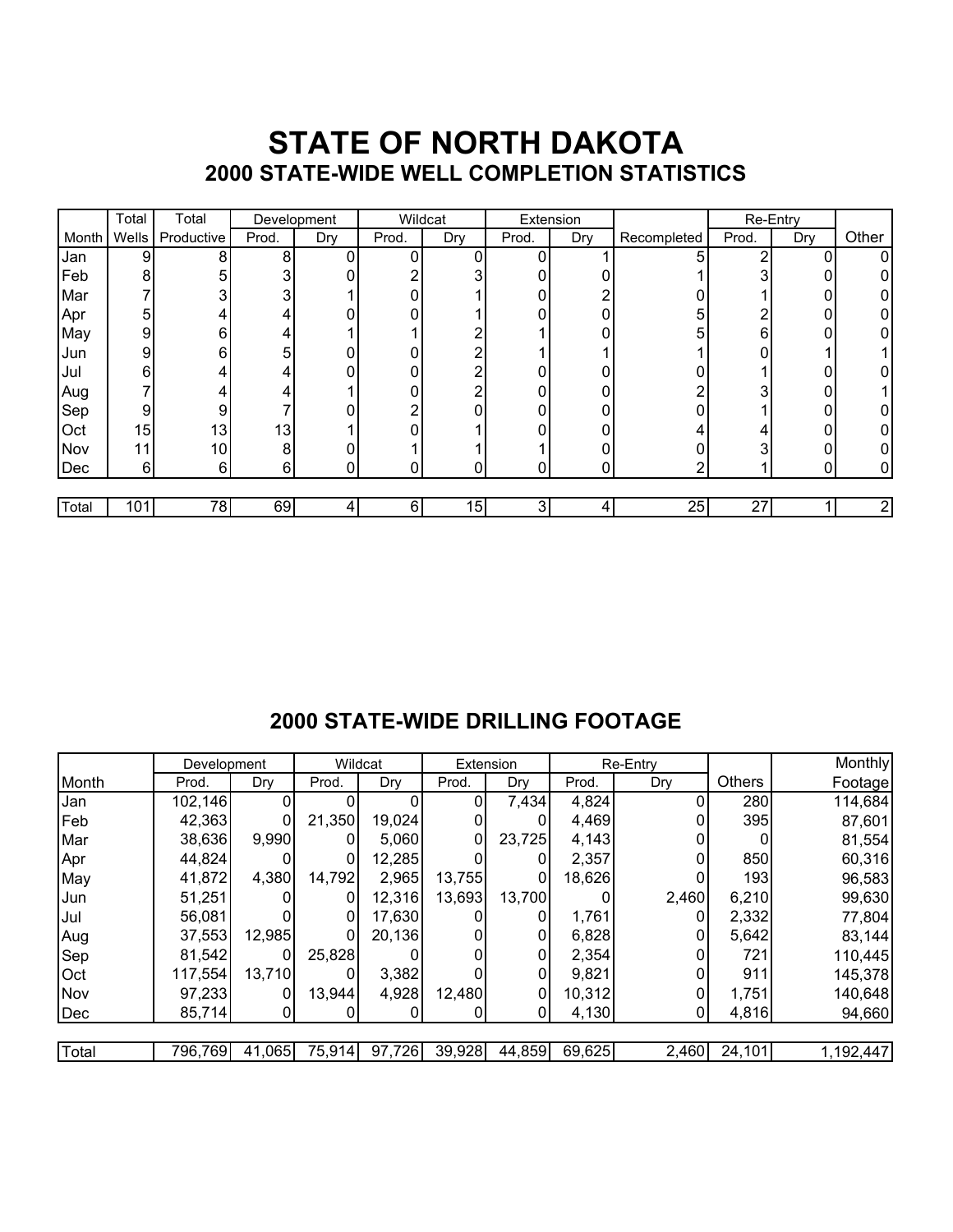# **STATE OF NORTH DAKOTA**

|            | Total          | Total          |                | Development    |                | Wildcat  |       | Extension |             | Re-Entry       |     |                |
|------------|----------------|----------------|----------------|----------------|----------------|----------|-------|-----------|-------------|----------------|-----|----------------|
| Month      | Wells          | Productive     | Prod.          | Dry            | Prod.          | Dry      | Prod. | Dry       | Recompleted | Prod.          | Dry | Other          |
| Bil        | 22             | 21             | 19             | ŋ              | 2              |          | 0     | C         |             | 5              | 0   |                |
| <b>Bot</b> | 9              | 6              | 6              |                | 0              | 2        | 0     |           |             |                |     | 0              |
| <b>Bow</b> | 10             | 10             | 10             | 0              | 0              | $\Omega$ | 0     | 0         |             |                | 0   | 0              |
| <b>Bke</b> | 3              | $\overline{2}$ |                | 0              |                |          | 0     |           |             |                | 0   | $\Omega$       |
| Div        | 5              | 4              | $\overline{2}$ | 0              |                |          |       |           |             |                | 0   | 0              |
| Dun        | 13             | 9              | 5              | $\overline{2}$ | $\overline{c}$ |          |       |           |             |                | 0   | 0              |
| GV         | 6              | 3              | 3              | 0              | 0              |          | 0     | 2         |             |                | 0   | $\overline{0}$ |
| <b>McK</b> | 7              | 6              | 6              |                | 0              | 0        | 0     | 0         | 17          |                |     | 0              |
| Mou        | $\overline{2}$ | $\overline{2}$ | $\overline{2}$ | 0              | 0              | $\Omega$ | 0     |           |             |                |     | 0              |
| Ren        | 8              | 5              | 5              | 0              | 0              | 3        | 0     |           |             |                | 0   |                |
| Rol        |                |                | 0              | 0              | 0              |          | 0     | 0         |             |                | 0   | 0              |
| <b>Stk</b> |                | 0              | 0              | 0              | 0              |          | 0     |           |             |                | 0   | 0              |
| Wrd        | 4              |                | C              | 0              | 0              | 3        | 0     |           |             |                | 0   | 0              |
| Wil        | 10             | 10             | 10             | 0              | 0              | $\Omega$ | 0     | 0         | 3           | $\overline{2}$ | 0   | 0l             |

| Month      | Development |                | Wildcat |        | Extension |        |        | Re-Entry |        | Monthly |  |
|------------|-------------|----------------|---------|--------|-----------|--------|--------|----------|--------|---------|--|
|            | Prod.       | Dry            | Prod.   | Dry    | Prod.     | Dry    | Prod.  | Dry      | Others | Footage |  |
| Bil        | 240,199     | 0              | 28,042  | 13,310 | 0         | 0      | 9,627  | 0        | 12,287 | 303,465 |  |
| <b>Bot</b> | 31,538      | 4,380          |         | 6,956  |           | 0      | 10,586 |          |        | 53,460  |  |
| <b>Bow</b> | 132,757     | 0              | 0       |        | $\Omega$  | 0      | 4,518  | 0        | 2,361  | 139,636 |  |
| <b>Bke</b> | 16,111      | $\overline{0}$ | 13,011  | 7,450  |           | 0      | 21,382 |          | 33     | 57,987  |  |
| Div        | 30,172      | $\Omega$       | 8,100   | 8,000  | 12,480    |        |        | 0        |        | 58,752  |  |
| Dun        | 68,841      | 23,700         | 26,761  | 11,700 | 27,448    | 13,700 |        | 0        | 1,257  | 173,407 |  |
| GV         | 37,695      | 0              | 0       | 12,285 | $\Omega$  | 23,725 | 2,769  |          | 193    | 76,667  |  |
| <b>McK</b> | 77,530      | 12,985         |         |        |           | 0      | 12,080 |          | 1,165  | 103,760 |  |
| Mou        | 25,795      | 0              | 0       |        | 0         |        |        | 2,460    |        | 28,255  |  |
| Ren        | 23,843      | 0              | 0       | 17,684 | 0         |        |        |          | 4,807  | 46,334  |  |
| Rol        |             | 0              | 0       | 3,716  | 0         |        | 0      |          |        | 3,716   |  |
| <b>Stk</b> |             | 0              | 0       | 8,600  | 0         |        | 0      |          |        | 8,600   |  |
| Wrd        |             | $\Omega$       | 0       | 8,025  | $\Omega$  | 7,434  | 4,590  |          | 247    | 20,296  |  |
| Wil        | 112,288     | $\overline{0}$ | 0       | 0      | 0         | 0      | 4,073  | 0        | 1,751  | 118,112 |  |